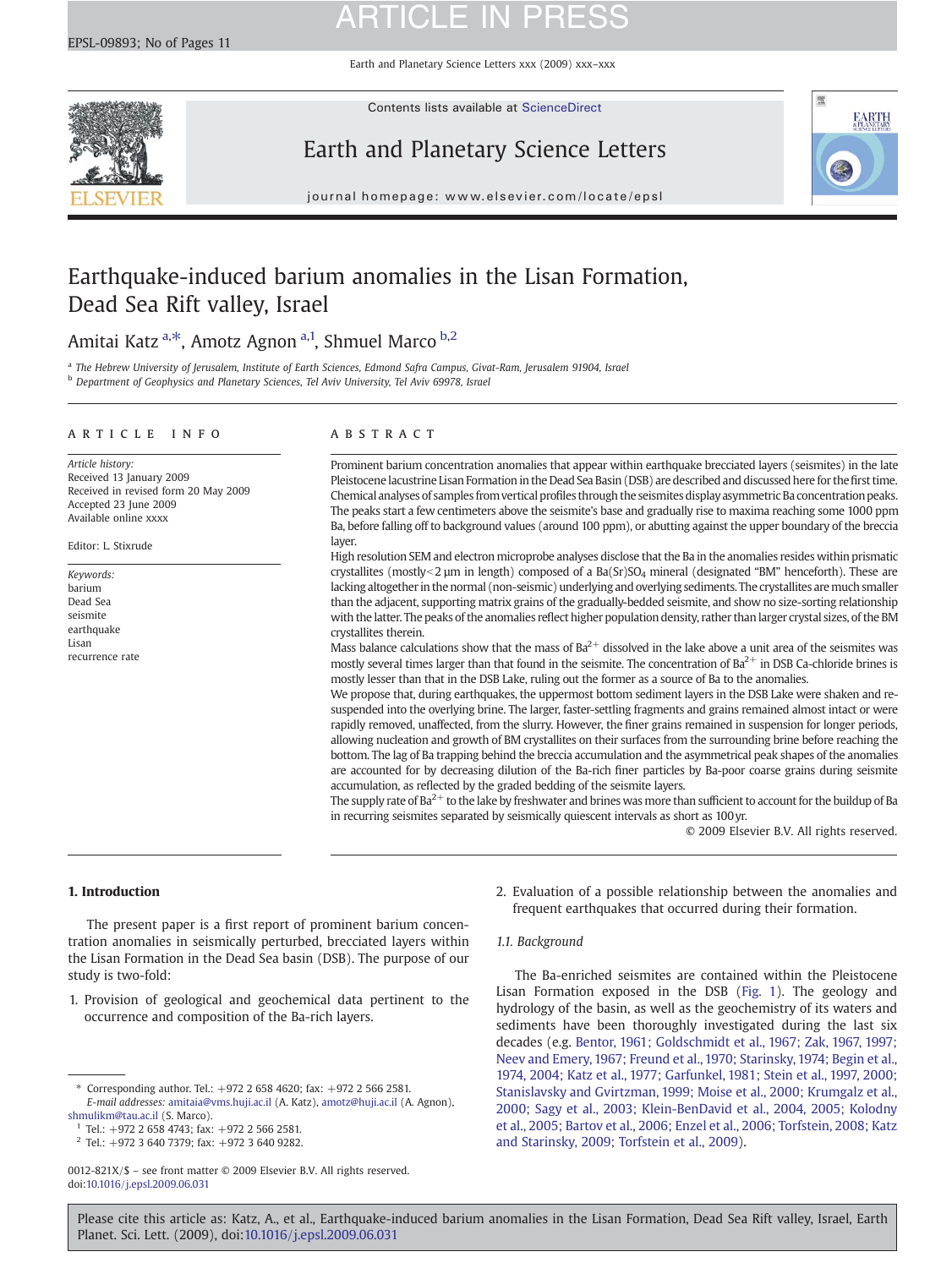2 2 A. Katz et al. / Earth and Planetary Science Letters xxx (2009) xxx–xxx



Fig. 1. Location map of the study area. Upper left: major plate boundaries in the Middle East and surroundings. DST = Dead Sea Transform. Lower left: The Dead Sea-Jordan-Arava Valley. The Lisan Fm. outcrops between Lake Kinneret (the Sea of Galilee) and the northern Arava Valley are highlighted in gray. Right: Detailed geological map of the study area.

### 1.2. The sediment record

Dead Sea basin sediments reflect two different environments of deposition that existed, sequentially, in the area since Neogene times. These are the Sedom marine evaporitic inland lagoon, and the lacustrine environment of the DSB Lake [\(Katz and Starinsky, 2009](#page-10-0)).

Recent studies shed light on the lacustrine sediment record deposited in the DSB Lake between ∼720 and 70 ka ([Waldmann](#page-10-0) [et al., 2007; Torfstein et al., 2009; Katz and Starinsky, 2009](#page-10-0)). The overlying Lisan Formation (∼70 ka to 14 ka, after [Haase-Schramm](#page-10-0) [et al., 2004\)](#page-10-0) is up to ∼40 m thick and is exposed between the northern Arava Valley in the south and Lake Kinneret (Sea of Galilee) in the north. The principal facies consists of alternating aragonite and detritus laminae ("AAD", after [Marco, 1996\)](#page-10-0), up to a few mm thick, where the former is perfectly preserved material which precipitated from the lake during summer, while the latter were washed into the lake during winters ([Begin et al., 1974; Katz et al., 1977](#page-9-0)). The detritus consists of calcite, dolomite, quartz and clay. Laminated, massive and disseminated gypsum, and sandy beds make up the rest of the Lisan Fm. ([Stein et al., 1997](#page-10-0)).

<span id="page-1-0"></span>The Lisan Fm. is covered by the Zeelim Fm. deposited as of about 10.2 ka, containing similar detritus-evaporate laminated packages [\(Migowski et al., 2004, 2006\)](#page-10-0).

### 1.3. The waters

Evidence supporting deposition of the Lisan sediments from a saline to hypersaline water body includes their fine, unperturbed lamination, the high water-soluble (chloride) salt content and the ion ratios therein, the predominance of aragonite laminae and Sr/Ca and Sr isotope ratios therein ([Begin et al., 1974, 2004; Katz et al.,](#page-9-0) [1977; Katz and Kolodny, 1989; Stein et al., 1997; Katz and Starinsky,](#page-9-0) [2009\)](#page-9-0).

While practically all of the  $H<sub>2</sub>O$  in DSB waters is of meteoric origin [\(Moise et al., 2000; Kolodny et al., 2005; Katz and Starinsky, 2009\)](#page-10-0), the salts dissolved therein were inherited from ancient Mediterranean seawater and from upper Cretaceous carbonate rocks with which these waters interacted. The origin of the salts and later compositional modification are reflected by the Ca-chloridic nature  $(Ca > (SO<sub>4</sub>+$  $HCO<sub>3</sub>$ )) of the saline DSB waters. [Starinsky \(1974\)](#page-10-0) proposed that the high salinity of the DSB brines was achieved by evaporation of seawater in the Sedom lagoon, from which they infiltrated into upper Cretaceous limestone aquifers. Most of the Mg in the brine was lost during dolomitization of the limestone, in exchange for Ca. The latter interacted with the brine's sulfate, precipitating gypsum and/or anhydrite. The low Na/Cl ratios in the brines resulted from halite crystallization in the original lagoon.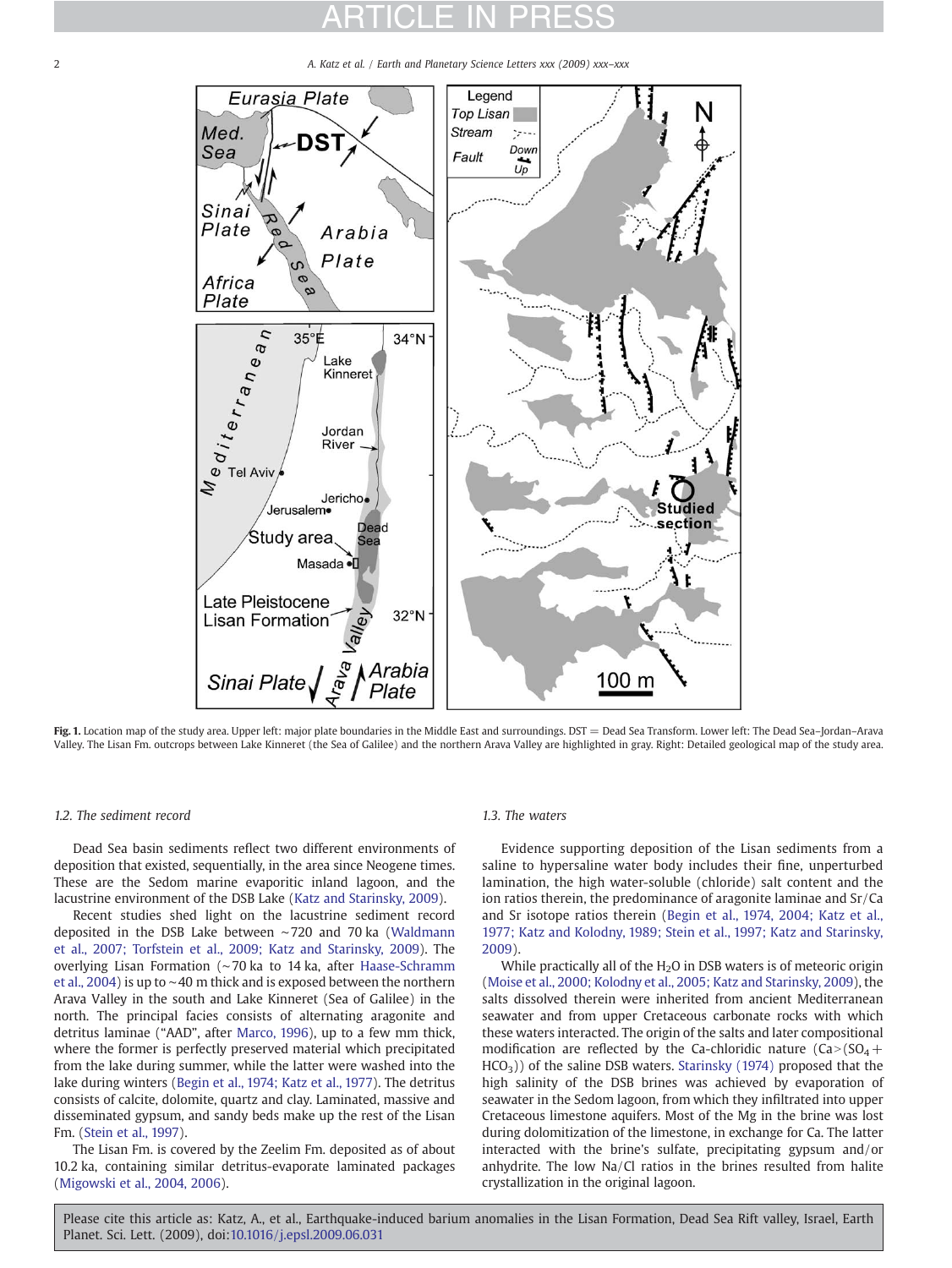No seawater incursions postdating the Sedom lagoon are known, leaving its chloride and accompanying marine solutes as the dominant source of salts in the DSB waters. Hydrological changes, Dead Sea transform tectonics and climatic fluctuations left their impact on the brines in the subsurface, as well as on the saline DSB Lake. A major feature of the DSB Lake was the intermittent stratification of its water column [\(Katz et al., 1977; Stein et al., 1997](#page-10-0)) brought about by the density difference between the feeding Ca-chloride brines ( $\rho$  ≤ 1.3 g cm<sup>-3</sup>) and freshwater runoff ( $\rho \approx 1$  g cm<sup>-3</sup>). Stratification of the lake must have occurred during lake level rises responding to "wetter" periods, when the freshwater input exceeded the evaporative loss of water. [Katz and Starinsky \(2009\)](#page-10-0) showed that the characteristic AAD facies of the Lisan Fm. evolved during stratified periods of the lake. Independent observations demonstrating anoxic conditions that existed in the lake's deeper waters [\(Gavrieli et al., 2001; Torfstein](#page-9-0) [et al., 2005, 2008](#page-9-0)) and the stratification of the modern Dead Sea that lasted well into the 20th century [\(Neev and Emery, 1967\)](#page-10-0) support the same conclusion.

#### 1.4. The Lisan seismites — the hosts of the Ba anomalies

The Lisan Formation, extending along a 220 km active plate boundary, provides an outstanding sediment sequence for paleoseismic studies ([Seilacher, 1984; Marco and Agnon, 1995; Marco et al.,](#page-10-0) [1996; Marco, 1996; Begin et al., 2005; Heifetz et al., 2005](#page-10-0)). It displays many well-preserved exposures and sensitive stratigraphic markers, as well as a continuous, densely-dated stratigraphic record [\(Schramm,](#page-10-0) [1997; Schramm et al., 2000; Haase-Schramm et al., 2004\)](#page-10-0).

The Ba-anomalies occur within well-defined breccia layers, or seismites, contained within orderly-laminated sediment layers of the Lisan Fm. ([Fig. 2](#page-2-0)). Field relations show that each seismite was formed by earthquake shaking ([Marco and Agnon, 1995, 2005; Agnon et al.,](#page-10-0) [2006](#page-10-0)). Such deformation structures were found also in younger (up to



Fig. 2. A typical exposure of two seismites (A and B) in the Lisan Fm. near Masada. Both seismites display graded bedding. The vertical distance between the breccia layers is around 3 cm, equivalent to some 30 yr, as calculated from the sedimentation rate of about 1 mm yr−<sup>1</sup> reported for this part of the section.

≈10 ka) sediments around the Dead Sea [\(Enzel et al., 2000; Ken-Tor](#page-9-0) [et al., 2001; Migowski et al., 2004](#page-9-0)). While all of the Ba anomalies found are confined to the Lisan seismites, similar seismites without Ba anomalies also appear in the studied area. An explanation of the first observation must be consistent also with the second.

Here we argue that the Ba anomalies were formed by stripping of  $Ba^{2+}$  ions from the DSB Lake water column, into Ba(Sr)SO<sub>4</sub> crystallites. The latter nucleated on the surfaces of grains suspended from the bottom into the lake by earthquake shaking, and during their settling and accumulation as seismites on the lake's bottom.

### 2. Methods

### 2.1. Field work

Sampling of the seismic breccias was carried out in the Lisan Fm. outcrops east of Masada [\(Fig. 1\)](#page-1-0). Fresh 0.5–1.5 g samples were collected from vertical cliffs by manually pushing a 5 mm ID cylindrical steel corer into the soft, horizontal sediment layers. The vertical sampling profile included also a few centimeters of the undisturbed laminae beneath and above the seismite. Two larger samples ( $\approx$ 30×20×20 cm) from the Lisan Masada outcrop were carved from the outcrop to obtain better resolution than that provided by the corer. These samples served to study the detailed (mm scale) Ba distribution and behavior in pure aragonite and detritus laminae, as well as in the intervening seismite.

### 2.2. Laboratory work

### 2.2.1. Sample preparation

Water soluble salts were extracted by heating 0.1–0.5 g of the powdered sample in 25 ml  $H_2O$  in pressurized (120 psig) PFA Teflon® vessels at  $\approx$  115 ( $\pm$  10)°C within a CEM model MDS-2000 microwave system. The 40 min processing, included a gradual 10– 12 min heat-up, followed by cooling down and depressurizing at room temperature. The supernatant solution was filtered (Whatman® #40 filter) into PMP volumetric flasks, diluted with deionized water (18.3 M- $\Omega$  cm<sup>-1</sup>) and reserved for analysis.

The filtered solids were washed-back into the digestion vessel. Twenty ml dilute  $(1:10 \text{ v/v})$  HNO3 were added and the vessel was immediately sealed. Processing was carried on as with the water extraction. The extract solution was filtered into 100 ml PMP volumetric flasks and made up to volume with deionized water.

Separation of individual aragonite and detritus laminae followed [Katz et al. \(1977\)](#page-10-0) procedure with slight modifications. Water and acid extraction was carried out as above.

#### 2.2.2. Chemical analysis

Both the water and acid extracts were analyzed by ICP-OES using a fully automated Perkin-Elmer Optima-3000RL spectrometer with an internal precision of  $\pm$  0.2–0.8% (1 $\sigma$ ). Along with Ba we analyzed also Mg, Ca, Sr, Na, and  $SO_4$ . The following spectral lines were used: Na589.592, Mg280.270, Ca422.673, Sr407.771, S180.669, and Ba455.403.

### 2.2.3. Electron probe and SEM analysis

Selected samples were analyzed by electron microprobe (EMP) and high resolution scanning electron microscope (HR-SEM). EMP analysis was aimed at obtaining a semi quantitative chemical composition of the Ba mineral. The SEM analyses were found useful in revealing the micro-textural features of the BM and allowed to evaluate its crystallization environment and timing.

<span id="page-2-0"></span>EMP analysis was carried out at the Hebrew University Institute of Earth Sciences on a JEOL JXA 8600 SUPERPROBE system. 10 nA beam current and 15 Kev accelerator voltages were used. The HR-SEM analyses were carried out at the Hebrew University Unit for Nano-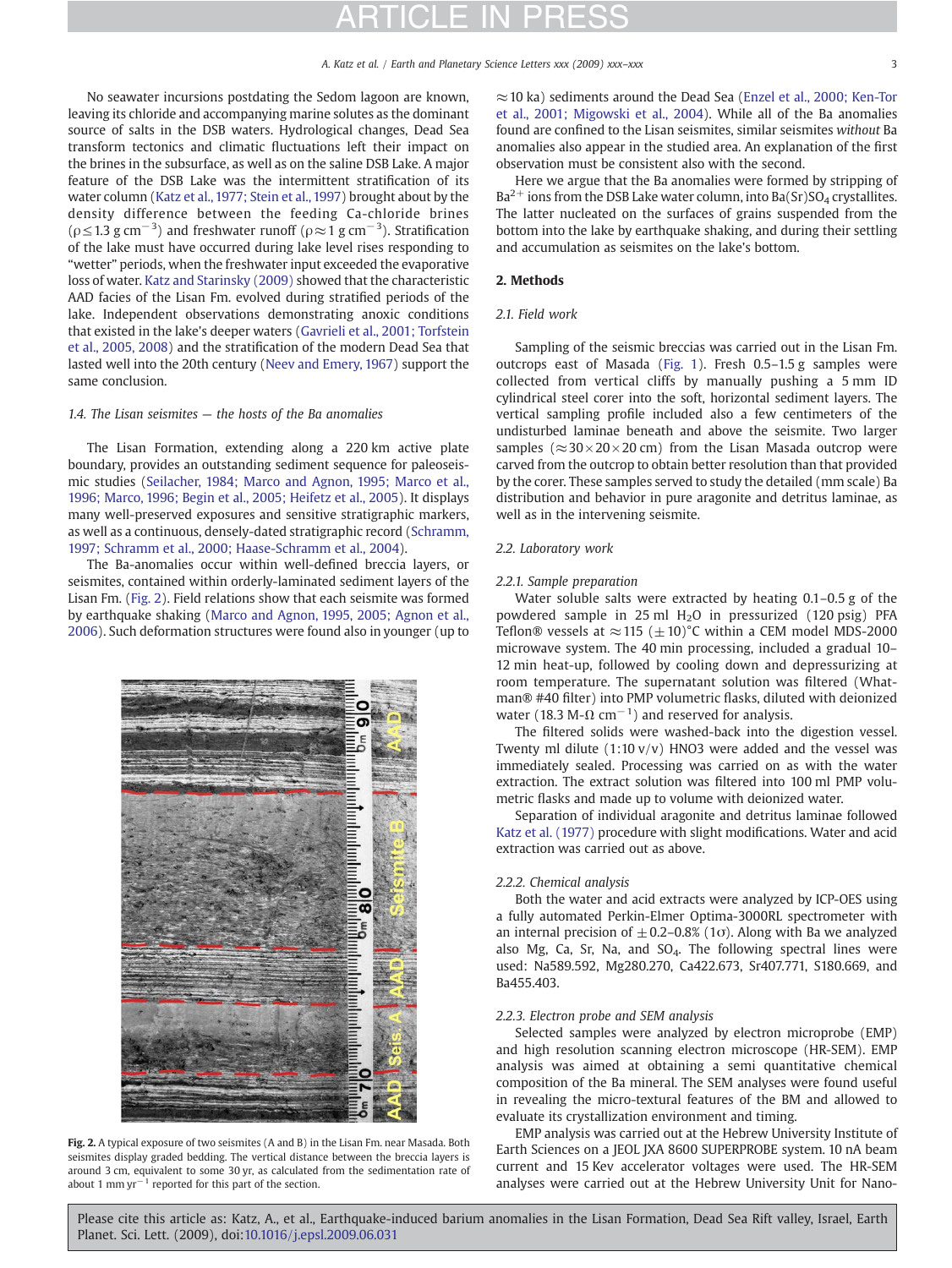4 A. Katz et al. / Earth and Planetary Science Letters xxx (2009) xxx–xxx



Fig. 3. The concentration of Ba in a vertical profile sampled through seismite "B" ([Fig. 2\)](#page-2-0). Acid dissolution of the samples (a) followed water extraction (b). Red filled circles represent aragonite laminae and black filled squares detritus laminae. Yellow/green rhombs mark seismites samples. Note the excellent sympathetic relationship between the curves in (a) and (b), supporting a common, intergranular Ba source for both solutions. (For interpretation of the references to color in this figure legend, the reader is referred to the web version of this article.)

characterization, using an FEI Sirion high resolution system operated at 10 kV accelerating voltage and equipped with Energy Dispersive X-Ray Spectroscopy (EDS of EDAX-TSL). The uncoated samples were mounted on standard aluminum stubs using double-sided conductive carbon tape. Morphological features and phase localization were observed under secondary (SE) and back-scattered (BSE) electron imaging at an analytical working distance of 5 mm.

### 3. Results and discussion

Chemical analyses of 90 samples collected from a vertical profile through seismite "B" [\(Fig. 2\)](#page-2-0), are presented in Tables S1 (water extracts) and S2 (acid extracts of the water extracted samples). More aragonite than detritus laminae are listed in the tables because the latter are frequently too thin for separation. Characteristic Ba concentration and Ba/Ca ratio profiles across the seismite are displayed in [Figs. 3 and 4](#page-3-0). The slight difference in the seismite thickness between the exposure photo and the profile diagrams stems from the distance (ca. 20 m) between the sampled and the photographed sites ([Fig. 2](#page-2-0)). For Ba, both its concentrations and ratios to Ca in the water extracts were calculated and displayed<sup>3</sup>. Acid dissolved Na, Sr and Mg concentration in profiles across the same seismite are presented for comparison in [Fig. 5](#page-4-0). HR-SEM images of the BM and the seismite matrix are given in [Figs. 6](#page-5-0)–9 and S1. Electron microprobe analyses of selected BM crystallites are listed in [Table 1.](#page-6-0)

### 3.1. Characterization of the Ba-anomalies and their host layers

[Figs. 3 and 4](#page-3-0) show that Ba in the seismite profile increases upwards, to values well above those in underlying or overlying detritus and aragonite laminae, before falling back towards its upper edge. At the same time, Na, Sr and Mg can readily be accounted for by mixing of aragonite and detritus layer fragments constituting the seismite [\(Fig. 5\)](#page-4-0). Thus, the Ba profile suggests addition, rather than redistribution of local Ba, by the earthquake-triggered process.

Seismites display prominent graded bedding ([Fig. 2\)](#page-2-0), ranging from cm-scale fragments at their base to silt or even clay-sized particles at their top. The concentration of Ba in the lower  $(=$ coarser) part of a seismite is similar or slightly higher than that in the background laminae, increasing to the anomaly peak values only thereafter ([Figs. 3](#page-3-0) and  $4$ <sup>4</sup>. The anomalies are characteristically asymmetrical, sharply falling off at or slightly below the upper boundary. The absolute concentrations of Ba in the acid solutions are much higher than those of the water extracts of the same samples ([Fig. 3a](#page-3-0) and b), yet allow an almost gap-free superposition of the two normalized graphs. The same holds true for the  $Ba/Ca$  acid – aqueous relationship ([Fig. 4a](#page-4-0)) and b). Both observations strongly support a common source of Ba for the water and acid sample solutions, and attribute the stated differences to the higher dissolution power of the acid rather than to different mineral phases. The water could dissolve Ba only from a mineral exposed to it while the acid would attack almost all protecting material (aragonite, calcite, and dolomite) and dissolve the Ba mineral anywhere. The behavior of Ba during sample dissolution is thus compatible with nucleation/growth on the matrix grains surface.

High resolution SEM textural analysis and back-scattered electron (BSE) images of seismite material containing the Ba-anomaly peak disclose µm-scale crystallites and aggregates of the BM, standing out in their brightness against the darker surrounding matrix grains and crystals [\(Figs. 6](#page-5-0)–9 and S1). Electron microprobe (EMP) analyses confirm that the crystallites are composed of  $Ba(Sr)SO<sub>4</sub>$  with  $Sr/Ba$ 

<span id="page-3-0"></span> $^{\rm 3}$  Calcium is a major component in the water and/or acid soluble fractions of detritus (calcite, dolomite, [gypsum]), evaporite (aragonite) and seismite (calcite, dolomite, aragonite and gypsum). Hence, normalization to Ca allows revealing contributions from other mineral sources (chlorides and silicates).

<sup>4</sup> The seismite material does not allow quantitative granulometric analysis. Dispersion of the now-dry breccias into water (or any other fluid required for that purpose) would result in their break down to individual grains and aggregates unrelated to their original size and shape. Neither would petrographic (thin section) examination be useful because of the very large size of many of the fragments and the clay size of the finer grains.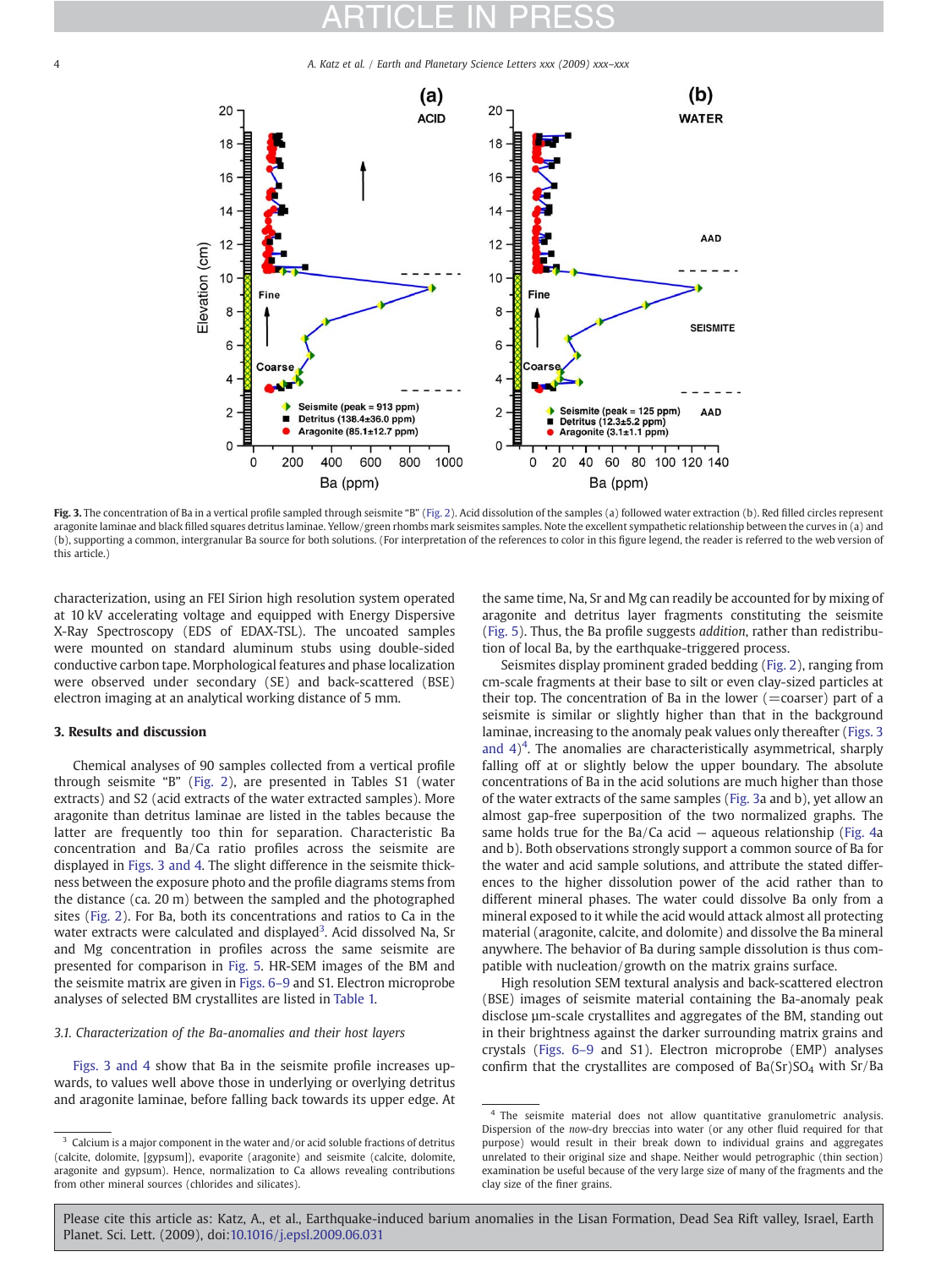A. Katz et al. / Earth and Planetary Science Letters xxx (2009) xxx-xxx



Fig. 4. Same as [Fig. 3](#page-3-0) after normalization of the data to Ca. The enrichment of Ba in the seismites is unrelated to that of Ca, which is the major ion comprising the bulk mineral composition of the seismites and of the normal (a-seismic) laminae (calcite, dolomite aragonite).

atom ratios averaging  $0.295 \pm 0.103(1\sigma)$  ([Table 1\)](#page-6-0). Single homogeneous crystals of (Ba,Sr)SO<sub>4</sub> barite/celestite solid solutions, with Sr/Ba ratios around 0.2 have been synthesized long ago [\(Brower, 1973](#page-9-0)). However, only rarely were intermediate members of the  $(Ba_{1-x}Sr_x)SO_4$  series with  $0.1 < x < 0.9$  found in nature. Exact phase definition is beyond the scope of the present study.

#### 3.2. The source of barium in the seismites

The source of Ba in the seismite anomalies may have been the overlying lake waters, interstitial bottom brines expelled back into the lake, or both. Derivation of Ba exclusively from the water column requires that its dissolved mass therein (per unit area) before the



<span id="page-4-0"></span>Fig. 5. Na, Sr and Mg concentration in the vertical profile through seismite "B". Only acid extract data is displayed (for water extract data please refer to Table S1). Unlike Ba, which is markedly enriched in the seismite, the concentrations of Na and Sr fall between their respective ones in pure aragonite and detritus laminae, resulting from mixing of detritus and aragonite fragments and grains. Moreover, in the seismite, the concentrations of both cations increase by 20–30% relative to their initial values in lower seismite zone, indicating the increase in the aragonite fraction in the finer grained upper zone. Mg displays, roughly, a mirror image of the Na and Sr behavior, reflecting the presence of dolomite in the detritus relative to the negligible concentration of this mineral in aragonite laminae.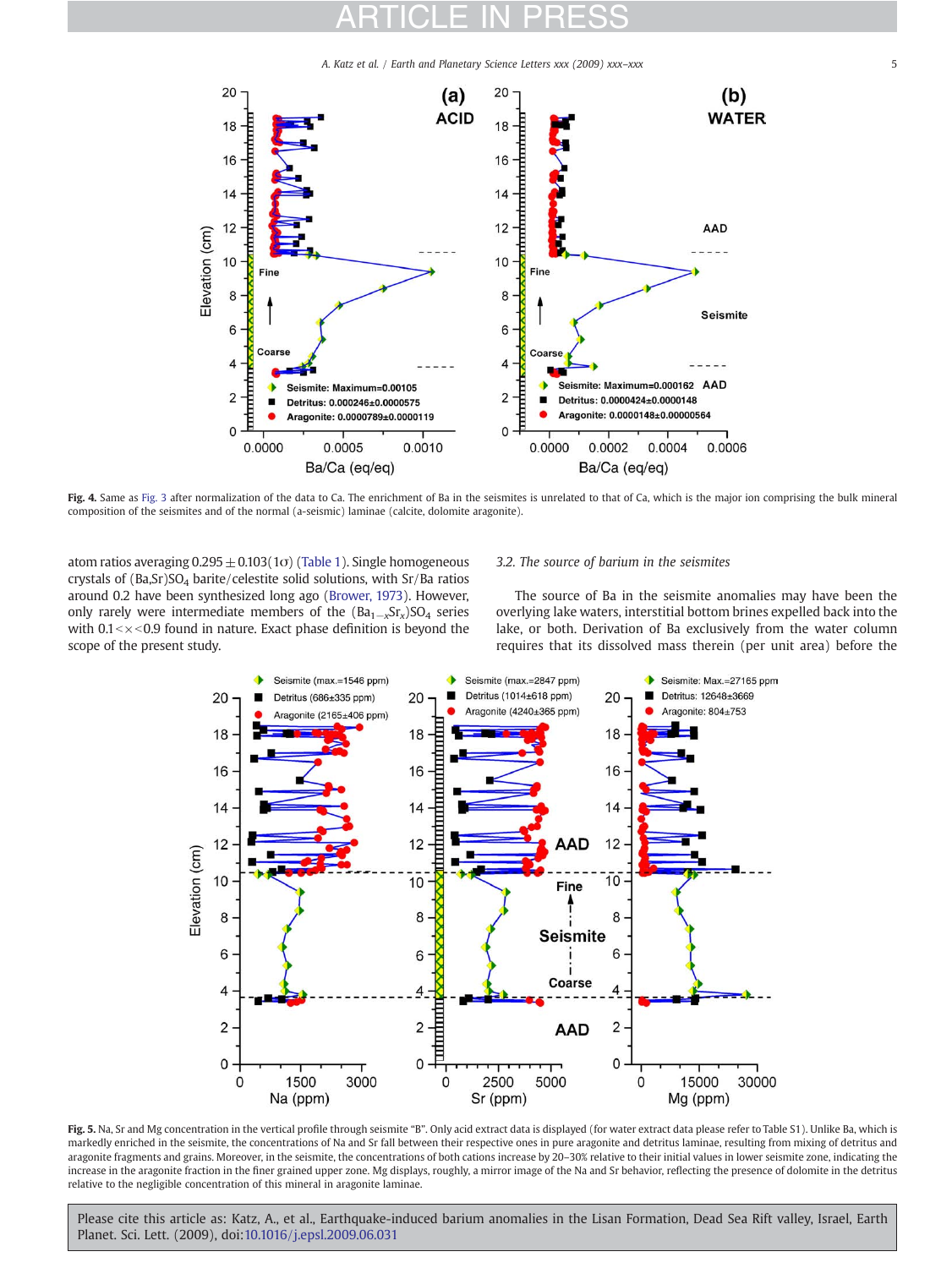6 A. Katz et al. / Earth and Planetary Science Letters xxx (2009) xxx–xxx



Fig. 6. BM crystallites (bright elongated prisms) that grew from a corroded surface of a much larger aragonite crystal grain. Note the few minute, barely visible dot-like BM crystallites left and above the three larger white prisms. These probably reflect incipient crystallization stages of the BM which was arrested when the aragonite carrier raft became grounded in the accumulating seismite.

earthquake exceeded that in the seismite. Considering feasible chemical yields and (albeit low) solubility of relevant Ba minerals this is a minimum prerequisite. A crude mass balance test of this question follows below. A negative result (i.e. Ba<sub>water</sub><Ba<sub>seismite</sub>) would rule out a singular water column source while a positive one would support, but not necessarily prove, the contrary.

#### 3.2.1. Water column — breccia mass balance for barium

A mass balance between the Ba in the seismites and that in the overlying water heavily leans on a reliable estimate of the concentration of  $Ba^{2+}$  in the DSB Lake. Thermodynamic, Pitzer-type modeling, developed by [Krumgalz et al. \(2000, 2002\)](#page-10-0) for calculating mineral solubility in modern Dead Sea water reveals significant supersaturation with respect to barite. Moreover, chemical analyses of Dead Sea waters evaporated to various degrees [\(Zilberman-Kron, 2008\)](#page-10-0) indicate increasingly higher  $\Omega_{\rm barite}$  values<sup>5</sup> upon higher salinity. Hence, although barite is abundant in the Dead Sea rift valley sediments and rocks its calculated solubility may not represent the actual  $Ba^{2+}$ concentration that prevailed in the ancient brine.

A large number of chemical analyses relevant to the  $Ba^{2+}$  mass balance have accumulated during the years [\(Beyth, 1977; Katz and](#page-9-0) [Ganor, 1985; Ganor, 1986; Chan and Chung, 1987; Ganor and Katz,](#page-9-0) [1989; Moise et al., 2000; Zilberman-Kron, 2008; Katz and Starinsky,](#page-9-0) [2009](#page-9-0)).

Experimental evaporation of Dead Sea water in the field [\(Zilberman-](#page-10-0)[Kron, 2008](#page-10-0)) shows  $Ba^{2+}$  to remain conservative up to a 4-fold concentration ( $I \approx 21$ ). The same conclusion can be reached from the behavior of  $Ba^{2+}$  in halite evaporation ponds of the potash industry in the DSB ([Ganor, 1986\)](#page-9-0), where Dead Sea water evaporates up to a 2-fold concentration. Conservative behavior of  $Ba^{2+}$  was also noted in Dead Sea water upon its dilution to various degrees by brackish springs in large (hundreds of meters across) natural pools. The  $Ba^{2+}$ in the diluted mixtures displays linear concentration relationships with other conservative solutes such as Ca, Sr and Li ([Zilberman-](#page-10-0)[Kron, 2008](#page-10-0)). Hence, it can be concluded that the concentration of  $Ba<sup>2+</sup>$  in the DSB Ca-chloride brines is not controlled by the solubility of BaSO<sub>4</sub> but is kinetically retarded, at least up to a 4-fold concentration of modern Dead Sea water. If so, the  $Ba^{2+}$  concentration in



Fig. 7. A branching, dendritic aggregate of BM crystallites. The individual crystal prisms are extremely thin and delicate accounting for their "curved" appearance.

the lake can be roughly estimated by division of its concentration in the Dead Sea by the ratio between the ancient DSB Lake volume preceding the earthquake and that of the modern Dead Sea  $(V_{DSB}/V_{DS})$ . This type of calculations can be expected to yield reasonable results for well mixed lakes, but is insensitive to stratification of the water column, a frequent situation during the DSB Lake history. Upon such circumstances, the freshwater inflow mixes only with the upper water layer of the lake, forming a diluted, upper water mass, above the deeper, unchanged brine. Application of dilution factors to a stratified lake would result in some underestimation of the  $Ba^{2+}$  concentration in the lower water mass and in too high concentrations in the overlying waters. Because the accurate depth of the halocline that separated the two water masses during the period of interest is unknown, refinement of the calculation is not possible. Yet, if the seismite Ba excess was derived from the water column, then the lower water mass must have played a more dominant role in the process than the upper waters of the lake. We will therefore attempt to estimate the mass of  $Ba^{2+}$ available to the breccias from the water column, assuming that the lake was homogeneous before its last level rise, neglecting contribution of barium from the fresher upper layer.

3.2.1.1. Estimation of the Ba mass in the water column. The position of the seismites under study in the Lisan Fm. roughly corresponds to a



Fig. 8. Similar to [Fig. 7,](#page-5-0) however clearly displaying the very large difference between the size of the BM crystals and the much larger matrix grains on which they crystallized.

<span id="page-5-0"></span><sup>5</sup> Ω designates the degree of saturation of the solution with respect to the subscripted mineral, and is defined as  $IAP/K<sub>sp</sub>$  where IAP is the ion activity product of the respective ions in solution and  $K_{sp}$  stands for the solubility product of the mineral under regard. For a saturated solution at equilibrium  $\Omega = 1$ .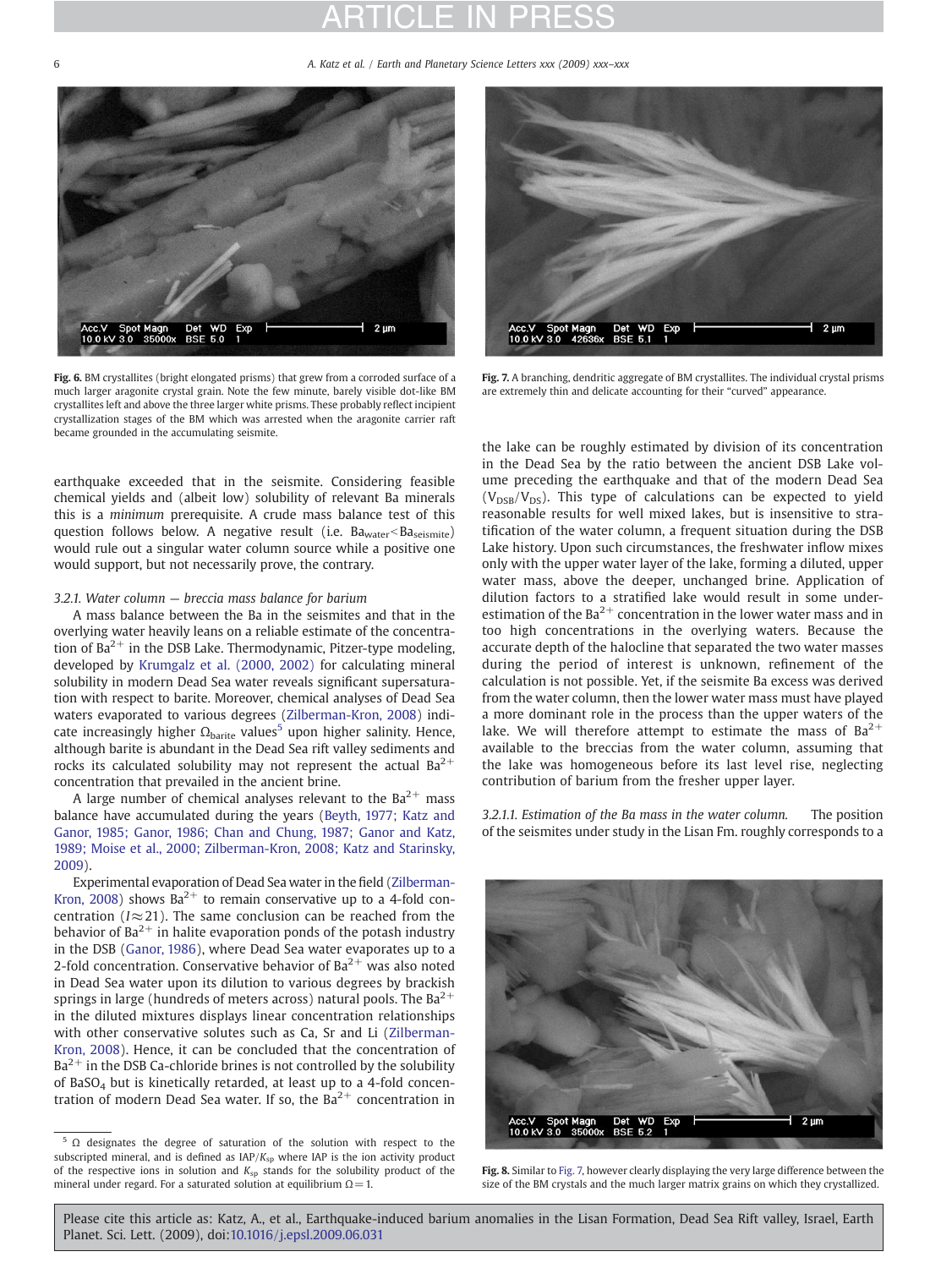27–17 ka old sediment section (after [Haase-Schramm et al., 2004;](#page-10-0) [Prasad et al., 2004](#page-10-0)), during which the lake's level rose from about 270 mbsl to 165 mbsl [\(Bartov et al., 2002, 2006\)](#page-9-0). These levels correspond to lake volumes of  $\approx$ 300 and  $\approx$ 600 km<sup>3</sup>, respectively (calculated from [Hall's \(1996\)](#page-10-0) diagram). At the level of 270 mbsl, the dilution factor of the lake with respect to the modern Dead Sea (level∼420 mbsl; volume∼120 km<sup>3</sup>) would be around 300/120 = 2.5. The 165 mbsl level would correspond to a dilution of  $600/120=5$ . The concentration of Ba<sup>2+</sup> in the Dead Sea amounts to 4.86 mg L<sup>-1</sup> at a brine density  $\rho$  = 1.2357 g cm<sup>-3</sup> [\(Zilberman-Kron, 2008](#page-10-0)). Division of this value (4.86 mg L<sup>-1</sup>) by the calculated dilution factors (~2.5 and  $~\sim$ 5) yields the concentration range of Ba<sup>2+</sup> in the (non-stratified) lake during the seismite deposition, namely 1–2 mg L<sup>-1</sup>.

3.2.1.2. Estimation of the Ba mass in the seismite. The thickness of seismite layers and Ba-anomalies in the Lisan Formation considerably varies from place to place. Here we relate to a seismite of a 10 cm "nominal" thickness that includes a Ba anomaly peaking, symmetrically, to 1000 ppm ( $C_{Ba,An}$ ) above a ~100 ppm normal background  $(C_{Ba,BG})$ . Also, we assume a length of 5 cm to the baseline under the peak and a bulk density,  $\rho = 2$  g cm<sup>-3</sup> to the seismite material. Approximating the anomaly's cross section by an isosceles triangle with a 5 cm base (a) and (1000–100) = 900 ppm height (h), the mass of Ba ( $M_{Ba}$ ) per unit area (s = 1 cm<sup>2</sup>) of the seismite contained therein is given by

$$
M_{Ba} = \frac{1}{2}(a \cdot s \cdot h \cdot \rho) = \frac{1}{2}(5 \cdot 1 \cdot 900 \cdot 2) = 4.5 \text{mgBa cm}^{-2}.
$$
 (1)

Recalling the concentration range of  $Ba^{2+}$  in the water column estimated above (1–2 mg L<sup>-1</sup>), the trapped Ba can be provided by stripping, at a 100% yield, a water column anywhere between 45 and 22.5 m long.

The DSB Lake level during the relevant period was much higher than that of the modern Dead Sea (∼420 mbsl) implying also greater water depth, well exceeding the 22.5–45 m length of the water column Ba reservoir required above.

3.2.1.3. Local effects on the Ba balance. Two causes, both of local and lesser significance, may have affected the Ba balance.

1. Ba supply to shallow environments along the lake's margins may have been restricted due to insufficient depth of the overlying

<span id="page-6-0"></span>Fig. 9. A group of sub parallel BM crystallites belonging to a dendritic aggregate, showing typical 100–300 nm width of their prisms. The crystals grew on a highly irregular surface of a calcite grain (not shown) and stopped their growth upon hitting the opposite side of the irregular void.

#### Table 1

Electron microprobe (EMP) analyses of BM crystallites from a seismite in the Masada section of the Lisan Formation.

| Sample |        | Mg   | Ca    | Sr   | Ba    | S     |
|--------|--------|------|-------|------|-------|-------|
| 1121A  | Atom % | 0.28 | 3.60  | 1.42 | 15.08 | 12.07 |
|        | wt.%   | 0.11 | 2.38  | 2.06 | 34.22 | 6.39  |
| 1121B  | Atom % | 1.11 | 3.26  | 2.90 | 8.33  | 10.77 |
|        | $wt$ % | 0.79 | 3.83  | 7.45 | 33.56 | 10.13 |
| 1121C  | Atom % | 1.19 | 2.87  | 3.50 | 10.08 | 13.28 |
|        | $wt$ % | 0.82 | 3.26  | 8.70 | 39.27 | 12.07 |
| 1122A  | Atom % | 1.08 | 11.52 | 2.50 | 6.70  | 8.23  |
|        | wt.%   | 0.60 | 10.56 | 5.01 | 21.07 | 6.04  |
| 1122B  | Atom % | 0.34 | 11.38 | 2.27 | 11.69 | 10.15 |
|        | wt.%   | 0.12 | 6.82  | 2.97 | 24.01 | 4.87  |
| 1122E  | Atom % | 0.97 | 6.14  | 3.38 | 7.51  | 10.59 |
|        | $wt$ % | 0.64 | 6.74  | 8.12 | 28.25 | 9.30  |
| 1123A  | Atom % | 0.81 | 12.61 | 1.46 | 5.76  | 6.15  |
|        | $wt$ % | 0.38 | 9.83  | 2.48 | 15.38 | 3.83  |
| 1123C  | Atom % | 1.19 | 15.57 | 2.16 | 7.33  | 6.03  |
|        | $wt$ % | 0.57 | 12.26 | 3.72 | 19.78 | 3.80  |
| 1124A  | Atom % | 2.11 | 10.75 | 1.42 | 5.95  | 6.56  |
|        | $wt$ % | 1.48 | 12.40 | 3.57 | 23.52 | 6.05  |
| 1124B  | Atom % | 0.72 | 4.69  | 2.93 | 8.21  | 10.24 |
|        | $wt$ % | 0.50 | 5.35  | 7.31 | 32.10 | 9.34  |

Both the weight and atom percentages are given.

water column. This effect could furthermore be amplified by a stratified lake situation where  $Ba^{2+}$  in the relatively diluted upper water layer must have been depleted.

2. Lateral mixing of brine between the seismically perturbed lake zone and adjacent waters overlying quiescent bottom would promote the import of  $Ba^{2+}$  into the water column above the seismite.

#### 3.2.2. External Ba sources

The potential of the DSB Lake as a Ba source to the seismites by itself does not exclude contributions from external sources such as saline subsurface fluids [\(Starinsky, 1974; Katz and Starinsky, 2009](#page-10-0)). Many of these are characterized by their  $H_2S$  odor, relating the respective brine to bacterial sulfate reduction (BSR) in the bottom waters of the episodically anoxic lake. BSR would facilitate increase in  $Ba^{+2}$  concentration, which may be maintained in the isolated subsurface aquifers. Evidence of earthquake-related groundwater injection, and models explaining this association, have been reported in recent literature. Most reported cases refer to post-seismic effects, but various mechanical models of earthquake generation are compatible with precursory effects as well ([Muir-Wood and King,](#page-10-0) [1993](#page-10-0)).

Relevant to the question are sudden and prolonged increases in the discharge of springs located some 200 km north of the epicenter of the Nuweiba October 22, 1995 Mw 7.2 earthquake reported by [Yechieli](#page-10-0) [and Bein \(2002\)](#page-10-0). The same event was also marked by a change in chemical composition of the springs, well within the Dead Sea rift valley, shortly after the earthquake (L. Enmar, pers. commun.). However, chemical analyses reported by [Moise et al. \(2000\)](#page-10-0) and by [Zilberman-Kron \(2008\)](#page-10-0) do not support direct injection of subsurface brines as a source for the Ba in the seismites. Saline Ca-chloride,  $H_2S$ laden waters discharging from springs, seepages and wells along the western shores of the Dead Sea do not show  $Ba^{2+}$  enrichment relative to surface waters of similar salinity.

### 3.2.3. The timing and duration of Ba trapping

The following observations guide us to the timing and duration of the Ba removal from the water column into the seismites:

1. The finely laminated Lisan sediments are extremely impermeable to water, as shown by the excellent preservation of their original aragonite ([Katz et al., 1977\)](#page-10-0) and water soluble salts [\(Katz and](#page-10-0) [Kolodny, 1989\)](#page-10-0).

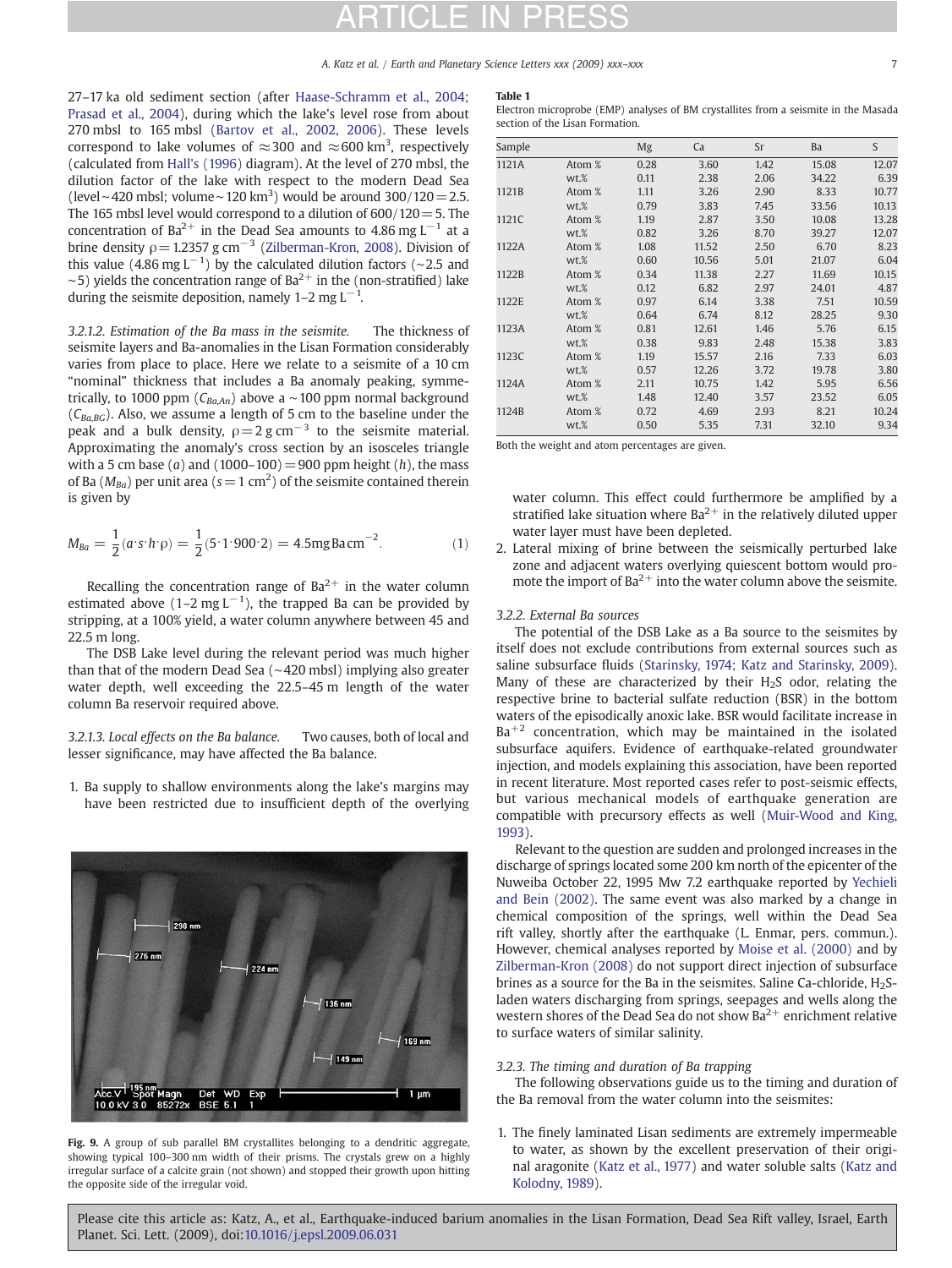- 2. None of the Ba anomalies studied extends beyond the top of host seismite.
- 3. The lift-off point of Ba concentration from background values mostly appears well above the base of the seismite [\(Figs. 3 and 4](#page-3-0)). Significant in this regard is the apparent coincidence of the normal background zone of the lower part of the anomaly with the lower, coarsely fragmented part of the breccias [\(Fig. 2\)](#page-2-0).
- 4. No horizontal, continuous and undistorted aragonite laminae have been found within the seismites ([Fig. 2\)](#page-2-0). Rather, only discontinuous, perturbed aragonite or detritus laminae, which are deformed, torn apart fragments of laminated AAD material, were found. Hence, accumulation of the seismites, following the onset of the relevant earthquakes, must have been completed before the deposition of the first normal (i.e. post-seismic) aragonite lamina. An aragonite lamina represents a period of up to a few years ([Katz](#page-10-0) [and Starinsky, 2009\)](#page-10-0). If the accumulation period of the seismite would have taken longer, one would expect one or more aragonitedetritus pair to appear therein, which is not the case. The detritus laminae, interlayered between the aragonite ones, represent winter floods into the DSB Lake [\(Begin et al., 1974; Machlus et al., 2000](#page-9-0)) and therefore must have been deposited during an even shorter (∼seasonal) time.

Consequently, post depositional introduction of Ba into the seismite is unlikely (#1) and we conclude that Ba emplacement terminated before resumption of normal sedimentation after the seismite deposition (#2). Excluding diagenesis, observation #3 indicates that Ba supply to the seismites was attenuated, or that its trapping process was less efficient during the initial accumulation phase than later. The absence of continuous aragonite or detritus laminae within seismites (#4) constrains the length of the deposition period of a seismite and, along with it, the duration of Ba trapping to a few years at most (#5).

### 3.2.4. The Ba trapping mechanism and its consequences

The following points summarize the main observations relevant to the trapping of Ba in the seismites:

- 1. The BM crystallites started their growth on solid surfaces of their adjacent matrix grains, to which they are still anchored ([Figs. 6](#page-5-0) [and 8](#page-5-0)). No free-floating (i.e. unattached) BM crystallites have been found in the seismites.
- 2. In contrast to the seismites, which show prominent graded bedding, the size of the BM crystallites and their aggregates shows no consistent relation to their position in the profile, or to the size of the carrier grains ([Figs. 6 and 8\)](#page-5-0).
- 3. The size of individual crystallites and aggregates of the BM is always much smaller than that of the seismite matrix grains (let alone fragments), frequently differing by a few orders of magnitude ([Fig. 6](#page-5-0)).
- 4. Extremely fine crystallization textures are displayed by the BM, including wavy or radiating, fibrous or prismatic-lamellar crystallites and aggregates [\(Figs. 6](#page-5-0)–9).
- 5. As far as the BM crystallites are concerned, the only difference between the peak zone of a Ba anomaly and its flanks is the distinctly denser population of the BM crystals within the peak zone.
- 6. The Sr/Ba ratios in the BM crystals show a rather wide variation (0.1–0.45; average =  $0.295 \pm 0.103(1\sigma)$ ; data from [Table 1](#page-6-0)).

Based on the above observations we propose that the Ba was stripped from the lake water by sediment particles that were resuspended into the overlying brine by earthquake shaking. These provided the rafts needed for the BM nucleation and growth (#1). Both nucleation density and subsequent growth of the BM crystallites must have been dependent on the residence time of the suspended

sediment grains in the water, which in turn was dictated by their size. Large fragments and particles would rapidly settle down and accumulate as a graded breccia bed on the bottom (#2), leaving little time for nucleation and growth in the water column. Moreover, not only had the larger fragments a shorter, post-seismic residence time in the brine but they could not have been suspended as far up in the water column as could the smaller grains. Thus, a small particle was exposed to a longer settling path allowing it to scavenge more Ba. No wonder then that no hydrodynamic relation is revealed between the seismite matrix carrier grains and the BM crystallites attached to them (#3). The same reasoning may explain the behavior of Ba during the early deposition phase of the seismites. The corresponding, lower part of the graded breccia is its coarsest, consisting of cm-scale fragments which, albeit deformed and torn apart, remained almost intact during the earthquake shaking. If so, their Ba concentration should reflect the unchanged background values of the unperturbed Lisan sediments, as they indeed do.

The difference in population density of the BM between the anomaly peak zone and its flank are readily accountable along the same lines. The crystallite population density is a function of their nucleation rate  $(Ns^{-1}$  cm<sup>-3</sup>)<sup>6</sup> on the settling grains which, under otherwise similar conditions, is dependent on available surface area of the substrate grain. The smaller the grain size of a given sediment mass, the larger becomes its surface area, as evidenced by the location of the anomaly peak close to the upper boundary of the finest grained zone of the seismite.

The peak shapes of the anomalies are frequently asymmetric. The moderate (lower) flank reflects the gradually diminishing dilution of the fine (BM-rich) particles of the breccia by the coarser (BM-poor) grains and fragments. The steep Ba concentration decline above the anomaly's maximum may reflect the consumption of suitable BMcarrier grains from the water column. It is likely that nucleation rate is not only restricted by the available surface area of the fine particles, but also by their mineral composition and surface characteristics. Hence, some accumulation of the seismite material may have proceeded without significant addition of BM crystallites to the seismite.

The wide variation of the Sr/Ba ratio in the BM (#6) needs some further elaboration. The fraction of  $Sr^{2+}$  scavenged from the water column into the settling BM crystals must have been negligible in comparison to its total mass there. (DSB brines typically contain a few hundred mg Sr  $L^{-1}$ ). Hence, Sr trapping in the seismites should not bring about a measurable change in its concentration in the lake. This is not the case with  $Ba^{2+}$  though, whose concentration in the water column is estimated to be within  $1-2$  mg L<sup>-1</sup> ([Section 3.2.1.1](#page-5-0)). Although mostly  $Ba<sub>water</sub> \gg Ba<sub>scavenged</sub>$ , removal of a few to several percent of the  $Ba^{2+}$  from the water during the deposition of the material hosting the Ba peak may result in a heterogeneous concentration of this ion in solution, reflected in the variable Sr/Ba ratio in the crystallites.

### 3.2.5. Ba replenishment upon earthquake recurrence

High resolution stratigraphic studies of the outcrops relevant to our study were carried out by [Marco and Agnon \(2005\)](#page-10-0) and by [Agnon](#page-9-0) [et al. \(2006\)](#page-9-0). These revealed repeated earthquake-faulting on the same planes, accompanied by seismite formation, for limited periods on the order of a few thousands of years. Locally, each fault exhibits a cluster of 3–5 slip events bracketing a period up to 4 kyr long with greatly varying time gaps between slips within a given cluster. Coalescence of clusters from individual faults leads to clustering periods of ∼10 kyr with quiescent periods of comparable duration.

<sup>&</sup>lt;sup>6</sup> Expressed as  $N =$  Number of nuclei per unit time (s) per unit volume (cm<sup>3</sup>) of the seismite.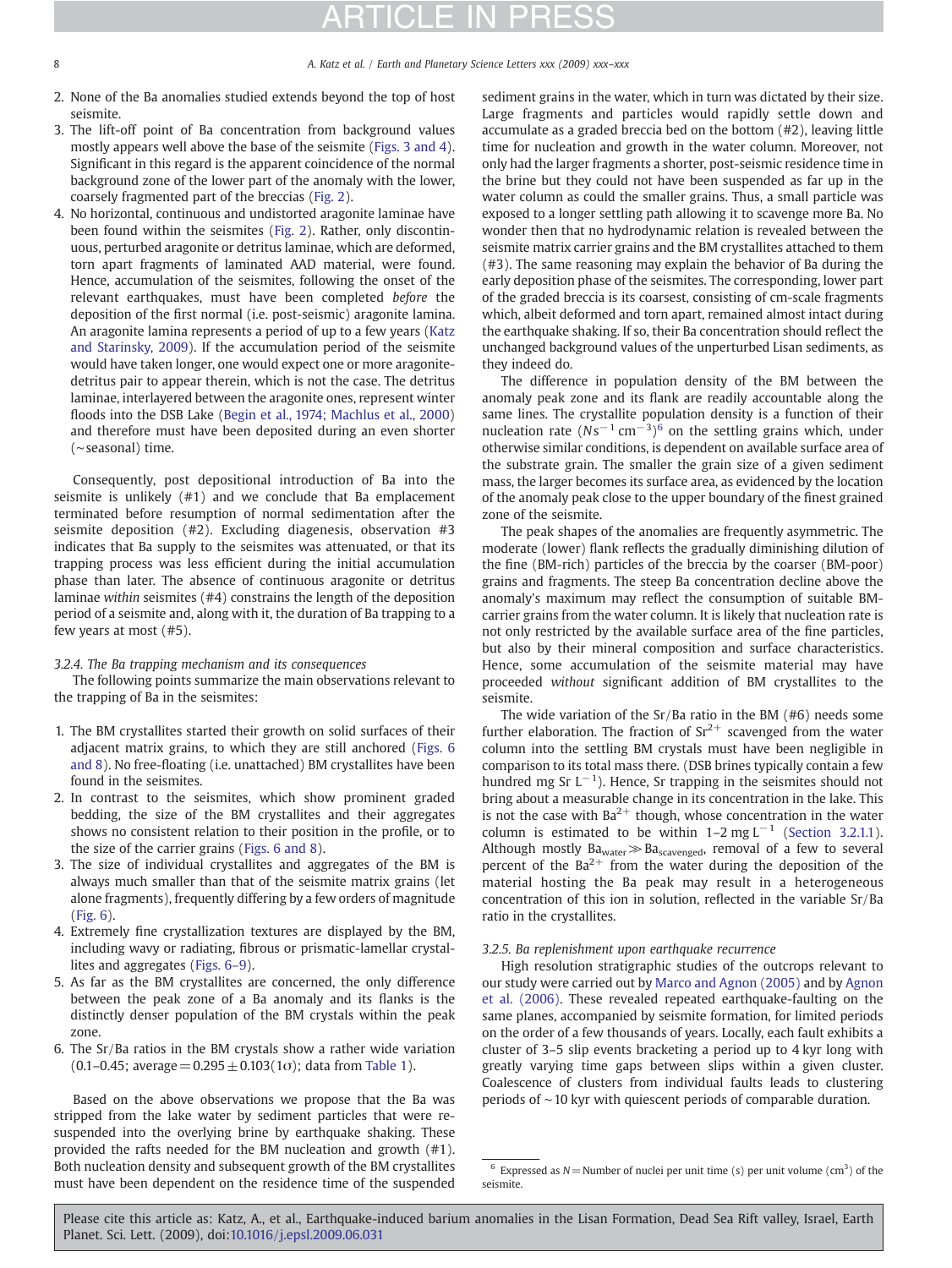Removal of dissolved  $Ba^{2+}$  from the DSB Lake into these seismites was thus repetitive and, on a time scale of hundreds to thousands of years, quite frequent. This raises the question whether, under otherwise similar conditions, the  $Ba^{2+}$  re-supply rate into the lake constrained the magnitude of the Ba anomalies in successive seismites. If replenishment rate of  $Ba^{2+}$  to the lake was smaller than its scavenging rate due to trapping in seismites, consecutive anomalies would display decreasing concentration peaks in time. If the  $Ba^{2+}$ supply rate was similar or larger than its intake rate into the breccias, a quasi steady state would develop, reflected by Ba concentration peaks of similar magnitude within seismites of similar pre-seismic history. Under the latter scenario one would also expect a generally sympathetic relationship between the length of the a-seismic time gap and peak magnitude in seismites. Moreover, because mixing time in such lakes was very likely much shorter than earthquake recurrence time, normalization of anomaly magnitude to the relevant recurrence time for a given seismite may allow identification of an earthquake that escaped recording in the same section. While systematic sampling and analysis of seismites that is required for resolving the issue under regard still waits ahead, examination of the available data already at hand allows deriving some helpful ideas for future work:

- 1. [Fig. 2](#page-2-0) displays a succession of two seismites, A and B, separated by ∼3 cm of normally laminated Lisan sediment. The Ba anomaly in B is plotted in [Figs. 3 and 4.](#page-3-0) Technical problems prevented obtaining data of similar resolution and precision for seismite A, yet from what we have it is clear that the excess Ba mass in B is about twice of that concealed in A.
- 2. The time elapsed between the earthquakes that gave birth to seismites A and B can be deduced from the combined thickness of the non seismic sediment package separating them (∼3 cm) and that of B (∼8 cm), totaling ∼11 cm. Using a nominal sedimentation rate of ∼1 mm/yr (Hasse-Schramm et al., 2004) for the Lisan section under regard, the time equivalent looked for is slightly over 100 yr.
- 3. The extra mass of Ba concealed in seismite B can be roughly estimated using Eq. (1). Thus, letting  $a \sim 5$  cm,  $s = 1$  cm<sup>2</sup>,  $h \sim (913-$ 150)∼760 ppm<sup>7</sup>, and  $\rho = 2$  g cm<sup>-3</sup>,

$$
M_{Ba,B} = \frac{1}{2}(a \cdot s \cdot h \cdot \rho) = \frac{1}{2}(5 \cdot 1 \cdot 760 \cdot 2) = 3.8 \,\text{mgBa cm}^{-2}.
$$
 (2)

Similarly,  $M_{Ba,A}$  would amount to  $M_{Ba,B}/2$  = 1.9 mg Ba cm<sup>-2</sup>. To compensate for the  $Ba^{2+}$  loss from the water column into seismite A before the onset of earthquake B an influx of ∼1900/100=19 µg Ba  $\text{cm}^{-2}\text{ yr}^{-1}$  must be maintained. Dissolved Ba<sup>2+</sup> enters the DSB Lake both via freshwater runoff and from saline springs discharge. The concentrations of  $Ba^{2+}$  in modern freshwater sources varies anywhere between 50 and 200  $\mu$ g L<sup>-1</sup> [\(Moise et al., 2000](#page-10-0); Katz, unpublished data). The saline springs that were proposed by [Starinsky \(1974\)](#page-10-0) to represent the ancient brines discharging into the DSB Lake hold ∼1.5 mg Ba L<sup>-1</sup> at TDS = 191 g L<sup>-1</sup> [\(Zilberman-](#page-10-0)[Kron, 2008](#page-10-0), sample #33, En Kedem spring). The average fluxes of fresh and saline water into the DSB Lake can be calculated deploying the Ca–Mg mass balance equations developed by [Katz and Starinsky](#page-10-0) [\(2009\),](#page-10-0) yielding 0.28 and 0.0007 Lcm<sup>-2</sup> yr<sup>-1</sup>, respectively. Hence, the annual import of Ba<sup>2+</sup> by freshwater is between  $0.28 \cdot 50 = 14$  and 0.28 $\cdot$ 200 = 56 µg Ba cm<sup>-2</sup>, whereas saline waters contribute only a negligible addition of 0.0007 $\cdot$ 1500=1 µg Ba cm<sup>-2</sup> yr<sup>-1</sup> to the budget. Depending on the concentration of  $Ba^{2+}$  assigned to freshwater, the flux of this cation into the DSB Lake has been anywhere in the range of 15–60 µg cm<sup>-2</sup> yr<sup>-1</sup>, more than is needed for compensating the Ba uptake in seismite A.

Despite the uncertainties inherent in the above balance, it seems that the supply rate of Ba to the DSB Lake set no constraint on the Ba concentrations in seismites, even under an earthquake recurrence rate of 100 yr. Actually, if the maximum supersaturation tolerable by the lake with respect to  $BaSO<sub>4</sub>$  was higher than that calculated for the modern Dead Sea, than even larger Ba masses could accumulate in the water column during seismically quiescent periods. This is significant in view of the long existence  $(>650 \text{ kyr})$  of the DSB Lake before the deposition of the Lisan Formation [\(Torfstein et al., 2009\)](#page-10-0).

#### 3.2.6. Anomaly-free breccia layers

Seismites free of Ba anomalies do occur in the Lisan Fm. but, according to our preliminary survey, are not common. Three different reasons, emerging from our study, may also account for their occasional absence:

- a) Insufficient suspension of fine sediment during the earthquake.
- b) Insufficient water depth at the site affected by the earthquake.
- c) Lake stratification.

While the three causes listed above are independent of each other, (b) and (c) led to the same result.

Insufficient fined material suspended from the bottom sediments by the earthquake (#a) would fail to produce the needed amount of suitable scavenging material.

Too shallow waters above the seismically perturbed lake bottom (#b) will not hold sufficient  $Ba^{2+}$  for scavenging, resulting in low amplitude anomalies, if any.

Lake stratification (#c) is expected to decrease the effective thickness of the (Ba-rich) lower water layer, along with the mass of dissolved  $Ba^{2+}$  available for stripping, resulting in anomalies similar to those caused by (#b).

### 3.2.7. Ba<sup>2+</sup> scavenging during normal (a-seismic) sedimentation

The Ba anomalies are attributed here to scavenging of  $Ba<sup>2</sup>$  by settling particles, suspended from the lake bottom by earthquake shaking. This raises the question why a similar process did not occur during winter floods, which imported into the lake their detritus, or during high summer, when aragonite crystals forming in the upper waters rained out of the lake. At this stage we can add little more than suggesting that these observations may be related to differences in mineral composition of the particles that settled through the water column during seismically-active and quiescent periods.

The Lisan section under study displays a clear-cut separation between aragonite and detritus laminae ([Fig. 2](#page-2-0)). The well defined separation has been attributed to the non-overlapping deposition periods of the materials involved. Aragonite is a primary precipitate from the upper water column resulting from the interaction of the dissolved  $Ca^{2+}$  and HCO<sub>3</sub> imported during winter by freshwater<sup>8</sup>. Crystallization of this mineral is arrested until summer, when its precipitation is enforced by seasonal heating and as a consequence of evaporation. The delay in aragonite precipitation enables the lake to get rid of the suspended detritus before the onset of aragonite precipitation in summer. The water column can therefore be visualized as an aqueous medium through which fluxes of detrital particles (calcite, dolomite, with minor quartz, clay and organic debris) settle to the bottom during winter, followed by a pause in sedimentation during spring and early summer, and by aragonite precipitation somewhat later. The higher purity of aragonite laminae with respect to detritus content, than that of the detritus laminae relative to aragonite, is accounted for by stir up of bottom sediment by waves during winter storms, which are rarer and weaker during high

 $7$  A background of 150 ppm Ba is assumed to compensate for the background slope and for its slightly elevated lower part.

<sup>&</sup>lt;sup>8</sup> Because in the freshwater HCO<sub>3</sub> > Ca<sup>2+</sup> (in equivalent units), the balance is made up by  $Ca^{2+}$  from the lake's Ca-chloride brine (see discussions in [Katz et al., 1977; Stein](#page-10-0) [et al., 1997; Katz and Starinsky, 2009](#page-10-0)).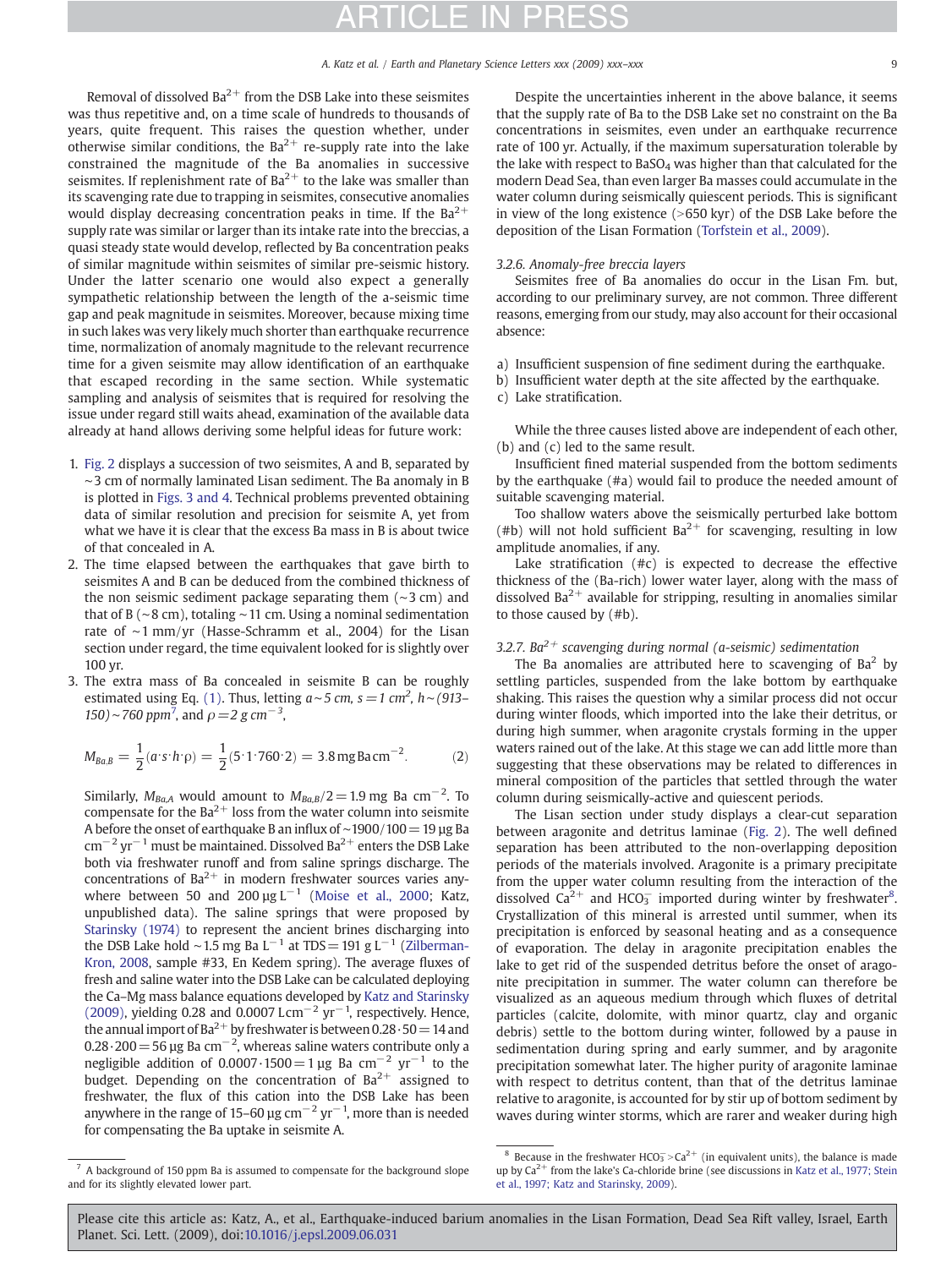summer. In contrast to the calcite, dolomite quartz and clay minerals, no gypsum particles could be washed into the lake by fresh flood water, which was strongly undersaturated with respect to CaSO<sub>4</sub>. The few laminae and massive beds of gypsum found in the Lisan Fm. reflect relatively rare precipitation events induced by discrete episodes of lake level decline [\(Stein et al., 1997; Torfstein et al., 2008](#page-10-0)). Diagenetic, insitu crystallization of gypsum is evidenced by the presence of flat, radiating aggregates of this mineral "sandwiched" between, and parallel, to the AAD laminae.

Sediment suspension by earthquake shaking, unlike seasonally alternating normal particle settling, would not discriminate between aragonite and the various minerals comprising the detritus laminae and gypsum. The resulting multi-mineral slurry produced by an earthquake must therefore be very different in this regard from the lake waters during seismically quiescent periods. One or more diagenetically-formed minerals in this slurry, which has not yet been disclosed by our HR-SEM analyses, may have provided a preferred nucleation substrate for the BM, accounting for the localization of the Ba anomalies in seismites rather than in normal AAD laminated layers. Of all minerals mentioned above, gypsum should be favored as a promising candidate. Shaking of a massive bottom sediment parcel by an earthquake would very likely release some of its gypsum content into the water. Readily available sulfate on the surface of this mineral would obviously not interfere with nucleation of a BaSO<sub>4</sub> mineral.

### 4. Summary and conclusions

Seismites, in the form of breccia layers in the Lisan Fm. along the Dead Sea western shore display conspicuous Ba concentration anomalies, well above background values measured in underlying and overlying sediments. Ba concentrations in the seismites gradually increase upwards, attaining maxima close to, or at the upper boundary of the breccias. HR-SEM and EMP analyses show that the excess Ba resides within micron-scale,  $Ba(Sr)SO<sub>4</sub>$  crystallites anchored to the matrix grains.

The following evidence and considerations show that the Ba in the seismites was scavenged from the water column of the DSB Lake by sediment particles suspended into the lake by seismic shaking:

- 1. The Ba anomalies are restricted to the seismites.
- 2. The mass of Ba in the anomalous zones significantly exceeds that which is contained in underlying and overlying sediment packages of equal thickness, indicating that the Ba within an anomaly represents a net addition, and not redistribution of normal, unperturbed sediment Ba.
- 3. The Ba in the seismite material resides in minute (∼1 µm) Ba(Sr) SO4 mineral crystallites and in their minuscule aggregates. These display a characteristic growth patterns from the surfaces of much larger matrix grains of the host breccias.
- 4. The size of the Ba mineral crystals is unrelated to that of the surrounding grains and fragments, or to the (time related) vertical position of the mineral in the seismite profile, in sharp contrast to the marked graded sorting of the matrix grains and fragments in the host-seismite.
- 5. The concentration gradients that characterize the anomalies reflect the change in the number of crystallites per unit volume of the seismite, not their size.
- 6. The nucleation and growth of the Ba mineral on the seismite grains started and ended during the accumulation of the seismite layer, which lasted a few years at most.
- <span id="page-9-0"></span>7. The absence of Ba anomalies in some seismites is a result of a local insufficiency in dissolved  $Ba^{2+}$  in the overlying water column, which would occur in near-shore shallow environments. Similarly, lake stratification would result in a decrease in the concentration of Ba in the upper waters and a decrease in the total mass of Ba

available for trapping. Another reason leading to anomaly-free seismites may be insufficient sediment shaking (and consequent dispersion) by the earthquake.

- 8. The vertical position and shape of Ba anomalies in seismites are dictated by the dilution ratio of the Ba-rich finer grained particles by coarse, Ba-poor fragments that remained almost intact during the earthquake.
- 9. The magnitude of the Ba anomalies is not limited by the recurrence rate of earthquakes at least up to a 0.01  $\text{yr}^{-1}$  frequency, because the flux of  $Ba^{2+}$  into the lake readily compensates for its loss in the seismites.

### Acknowledgements

We are grateful to Dr. Elad Israeli, Mrs. Tamar Shalev, and Dr. Inna Popov from the Hebrew University for their professional assistance in SEM and EMP analysis. Mrs. Ahuva Agranat and Enat Kasher carried out the elaborate water and acid extractions and analytical preparations in the Hebrew University geochemical laboratory. Ofra Klein-BenDavid was very helpful in the fieldwork and in the meticulous separation of the Lisan aragonite and detritus laminae from the bulk samples collected in the field. Fruitful discussions with Abraham Starinsky and critical suggestions by two anonymous reviewers significantly contributed to the presentation of this study. Partial research funding was provided by the Israel Science Foundation, grant ISF 694/95 to A.A. and A.K.

### Appendix A. Supplementary data

Supplementary data associated with this article can be found, in the online version, at doi:[10.1016/j.epsl.2009.06.031.](http://dx.doi.org/10.1016/j.epsl.2009.06.031)

### References

- Agnon, A., Migowski, C., Marco, S., 2006. Intraclast breccias in laminated sequences reviewed: Records of paleo-earthquakes. Enzel, Y., A. Agnon M. Stein (eds.), New Frontiers in Dead Sea paleo-environmental research. Geol. Soc. Am. Spec. Pap. 401, 195–214.
- Bartov, Y., Stein, M., Enzel, Y., Agnon, A., Reches, Z., 2002. Lake levels and sequence stratigraphy of Lake Lisan, the late Pleistocene precursor of the Dead Sea. Quatern. Res. 57, 9–21.
- Bartov, Y., Agnon, A., Enzel, Y., Stein, M., 2006. Late Quaternary faulting and subsidence in the central Dead sea basin. Isr. J. Earth Sci. 55, 17–31.
- Begin, Z.B., Ehrlich, A., Nathan, Y., 1974. Lake Lisan, the Pleistocene precursor of the Dead Sea. Geol. Surv. Isr. Bull. 63 30 pp.
- Begin, Z.B., Stein, M., Katz, A., Machlus, M., Rosenfeld, A., Buchbinder, B., Bartov, Y., 2004. Southward migration of rain tracks during the last glacial, revealed by salinity gradients in Lake Lisan (Dead Sea rift). Quat. Sci. Rev. 23, 1627–1636.
- Begin, Z.B., Steinberger, D.M., Ichinose, G.A., Marco, S., 2005. A 40,000 year unchanging seismic regime in the Dead Sea rift. Geology 33, 257–260.
- Bentor, Y.K., 1961. Some geochemical aspects of the Dead Sea and the question of its age. Geochim. Cosmochim. Acta 25, 239–260.
- Beyth, M., 1977. Present stage of Dead Sea brines. Geological Survey of Israel, Jerusalem Report MG/11/77. 10 pp.
- Brower, E., 1973. Synthesis of barite, celestite, and barium-strontium sulfate solid solution crystals. Geochim. Cosmochim. Acta 37, 155–158.
- Chan, L.H., Chung, Y., 1987. Barium and radium in the Dead Sea. Earth Planet. Sci. Lett. 85, 41–53.
- Enzel, Y., Kadan, G., Eyal, Y., 2000. Holocene earthquakes inferred from a Fan-Delta sequence in the Dead Sea graben. Quat. Res. 53, 34–48.
- Enzel, Y., Agnon, A., Stein, M., 2006. New Frontiers in Dead Sea Paleoenvironmental Research. Geological Society of America Special Paper 401. 253 pp.
- Freund, R., Garfunkel, Z., Zak, I., Goldberg, M., Weissbord, T., Derin, B., 1970. The shear along the Dead Sea rift. Philos. Trans. R. Soc. Lond. Ser. A 267, 107–127.
- Ganor, J., 1986. Halite islands in the southern basin of the Dead Sea. M.Sc., Hebrew University, Jerusalem. 90 pp.
- Ganor, J., Katz, A., 1989. The geochemical evolution of halite structures in hypersaline lakes: The Dead Sea, Israel. Limnol. Oceanogr. 34, 1214–1223.
- Garfunkel, Z., 1981. Internal structure of the Dead Sea leaky transform (Rift) in relation to plate kinematics. Tectonophysics 80, 81–108.
- Gavrieli, I., Yechieli, Y., Halicz, L., Spiro, B., Bein, A., Efron, D., 2001. The sulfur system in anoxic subsurface brines and its implication in brine evolutionary pathways: the Ca-chloride brines in the Dead Sea area. Earth Planet. Sci. Lett. 186, 199–213.
- Goldschmidt, M.J., Arad, A., Neev, D., 1967. The mechanism of saline springs in the Lake Tiberias depression. Geol. Surv. Isr. Bull. 45 19 pp.